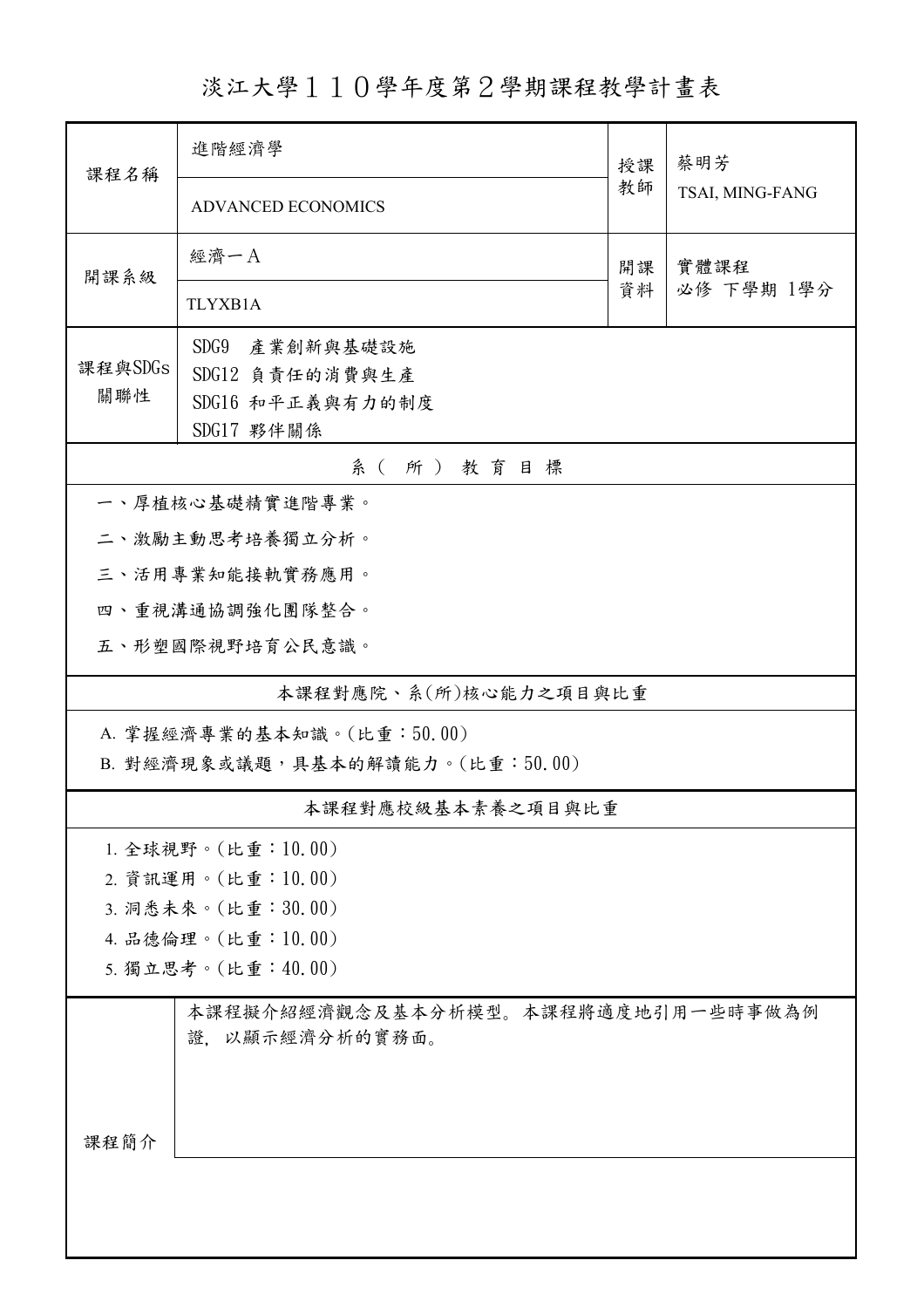|                                                                                                                                                                                                                                            | This course introduces the general concepts of economics, and the basic<br>analysis of consumer behavior and that of firm's behavior. |                                                |            |                                                             |                      |  |  |
|--------------------------------------------------------------------------------------------------------------------------------------------------------------------------------------------------------------------------------------------|---------------------------------------------------------------------------------------------------------------------------------------|------------------------------------------------|------------|-------------------------------------------------------------|----------------------|--|--|
| 本課程教學目標與認知、情意、技能目標之對應<br>將課程教學目標分別對應「認知(Cognitive)」、「情意(Affective)」與「技能(Psychomotor)」<br>的各目標類型。<br>一、認知(Cognitive):著重在該科目的事實、概念、程序、後設認知等各類知識之學習。<br>二、情意(Affective):著重在該科目的興趣、倫理、態度、信念、價值觀等之學習。<br>三、技能(Psychomotor):著重在該科目的肢體動作或技術操作之學習。 |                                                                                                                                       |                                                |            |                                                             |                      |  |  |
| 序<br>號                                                                                                                                                                                                                                     | 教學目標(中文)                                                                                                                              |                                                |            | 教學目標(英文)                                                    |                      |  |  |
| $\mathbf{1}$                                                                                                                                                                                                                               |                                                                                                                                       | 培養學生經濟分析能力                                     |            | to help the students to understand the issue on<br>economic |                      |  |  |
|                                                                                                                                                                                                                                            |                                                                                                                                       |                                                |            | 教學目標之目標類型、核心能力、基本素養教學方法與評量方式                                |                      |  |  |
| 序號                                                                                                                                                                                                                                         | 目標類型                                                                                                                                  | 院、系(所)<br>核心能力                                 | 校級<br>基本素養 | 教學方法                                                        | 評量方式                 |  |  |
| $\mathbf{1}$                                                                                                                                                                                                                               | 認知                                                                                                                                    | AB                                             | 12345      | 講述、討論                                                       | 測驗、作業、討論(含<br>課堂、線上) |  |  |
|                                                                                                                                                                                                                                            |                                                                                                                                       |                                                |            | 授課進度表                                                       |                      |  |  |
| 週次                                                                                                                                                                                                                                         | 日期起訖                                                                                                                                  |                                                |            | 內 容 (Subject/Topics)                                        | 備註                   |  |  |
|                                                                                                                                                                                                                                            | $111/02/21$ ~<br>111/02/25                                                                                                            | 13 Production and cost                         |            |                                                             |                      |  |  |
| 2                                                                                                                                                                                                                                          | $111/02/28$ ~<br>111/03/04                                                                                                            | 13 Production and cost/ 14 perfect competitiom |            |                                                             |                      |  |  |
| 3                                                                                                                                                                                                                                          | $111/03/07$ ~<br>111/03/11                                                                                                            | 14 perfect competitiom                         |            |                                                             |                      |  |  |
| 4                                                                                                                                                                                                                                          | $111/03/14$ ~<br>111/03/18                                                                                                            | 15 monopoly                                    |            |                                                             |                      |  |  |
| 5                                                                                                                                                                                                                                          | $111/03/21$ ~<br>111/03/25                                                                                                            | 15 monopoly                                    |            |                                                             |                      |  |  |
| 6                                                                                                                                                                                                                                          | $111/03/28$ ~<br>111/04/01                                                                                                            | 16 monopolistic competition                    |            |                                                             |                      |  |  |
| 7                                                                                                                                                                                                                                          | $111/04/04$ ~<br>111/04/08                                                                                                            | 21                                             |            |                                                             |                      |  |  |
|                                                                                                                                                                                                                                            | $111/04/11$ ~<br>111/04/15                                                                                                            | ch23 GDP                                       |            |                                                             |                      |  |  |
| 9                                                                                                                                                                                                                                          | $111/04/18$ ~<br>111/04/22                                                                                                            | ch23 GDP                                       |            |                                                             |                      |  |  |
| 10                                                                                                                                                                                                                                         | $111/04/25$ ~<br>111/04/29                                                                                                            | 期中考試週                                          |            |                                                             |                      |  |  |
| 11                                                                                                                                                                                                                                         | $111/05/02$ ~<br>111/05/06                                                                                                            | CH24 living cost                               |            |                                                             |                      |  |  |
|                                                                                                                                                                                                                                            |                                                                                                                                       |                                                |            |                                                             |                      |  |  |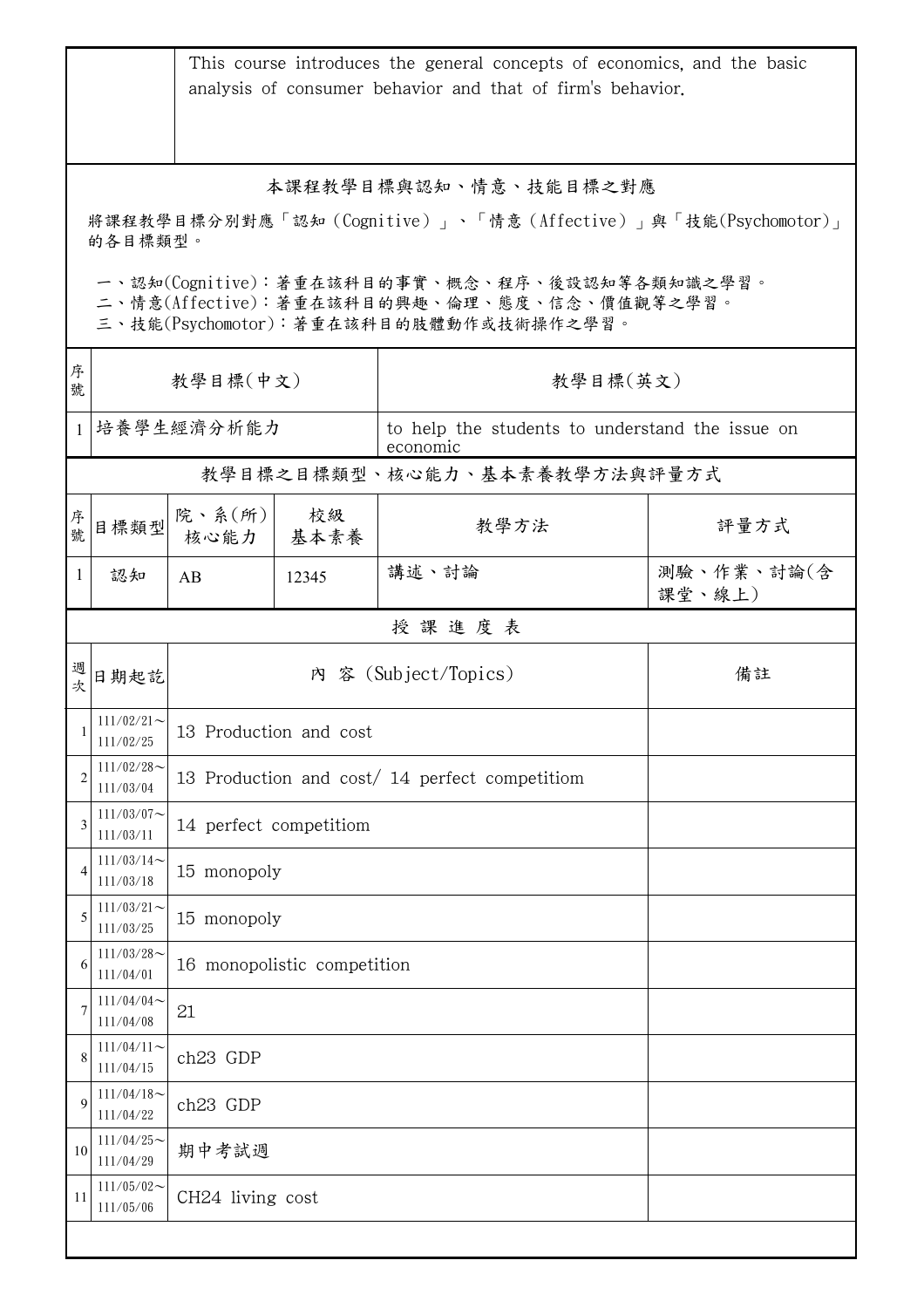| 12                                                                      | $111/05/09$ ~<br>111/05/13 | ch24 living cost                                                                                                                                                                                                                                                                                                                                                                                                                                                                                                                       |      |  |  |
|-------------------------------------------------------------------------|----------------------------|----------------------------------------------------------------------------------------------------------------------------------------------------------------------------------------------------------------------------------------------------------------------------------------------------------------------------------------------------------------------------------------------------------------------------------------------------------------------------------------------------------------------------------------|------|--|--|
| 13                                                                      | $111/05/16$ ~<br>111/05/20 | ch25 production and economic growth                                                                                                                                                                                                                                                                                                                                                                                                                                                                                                    |      |  |  |
| 14                                                                      | $111/05/23$ ~<br>111/05/27 | ch25 production and economic growth                                                                                                                                                                                                                                                                                                                                                                                                                                                                                                    |      |  |  |
| 15                                                                      | $111/05/30$ ~<br>111/06/03 | ch 29 monetary system and price                                                                                                                                                                                                                                                                                                                                                                                                                                                                                                        |      |  |  |
| 16                                                                      | $111/06/06$ ~<br>111/06/10 | ch 29 monetary system and price                                                                                                                                                                                                                                                                                                                                                                                                                                                                                                        |      |  |  |
| 17                                                                      | $111/06/13$ ~<br>111/06/17 | ch 29 monetary system and price                                                                                                                                                                                                                                                                                                                                                                                                                                                                                                        |      |  |  |
| 18                                                                      | $111/06/20$ ~<br>111/06/24 | 期末考試週                                                                                                                                                                                                                                                                                                                                                                                                                                                                                                                                  |      |  |  |
| 修課應<br>注意事項                                                             |                            | 1.上課點名五次未到,平時成績以零分記<br>2.上課接手機者,平時成績以零分記<br>3.上課講話影響班級上課情緒者以當天班級上課人數乘上0.5分為講話者當天應被<br>扣之學期總分<br>4.平時成績計算方式:上課參與或回答問題表現良好才可以獲得學期總分20分<br>5.此評量方式若有任何問題可以在第一堂課提出修正若無則以此為評分依據<br>6.再次重申 非到課或全勤就會pass<br>7.請假次數也是上課參與情況的重要評分依據<br>8.請勿以筆記作為考試依據 應熟讀課本找出問題 有任何問題可與我討論<br>9. 本課程之上課進度可能依當下所發生之重要經濟事件機動調整<br>10.上課不可使用盜版教科書<br>該課程為重要基礎課程 考試以問答題為主 若前面學不好 期末考後認真仍有機會<br>同學切勿灰心<br>本課程會適時安排適當的專家學者討論相關的經濟問題                                                                                                                                    |      |  |  |
|                                                                         | 教學設備                       | (無)                                                                                                                                                                                                                                                                                                                                                                                                                                                                                                                                    |      |  |  |
| Principle of Economics/ Gregory Mankiw/ Cengage 2013 華泰代理<br>教科書與<br>教材 |                            |                                                                                                                                                                                                                                                                                                                                                                                                                                                                                                                                        |      |  |  |
| 參考文獻                                                                    |                            | 一學就會!好看、好懂、好好笑的個體經濟學漫畫入門 / 葛蘭帝.克萊恩(Grady<br>Klein). 優倫.鮑曼(Yoram Bauman)著; 陳重亨譯 2010/財信出版<br>不公平的代價:破解階級對立的金權結構 The Price of Inequality: How<br>Today's Divided Society Endangers Our Future/ Joseph E. Stiglitz, 天下雜誌出<br>版 2013<br>經濟學理論與實際,張清溪等 著 翰蘆書局 第六版<br>從諾貝爾經濟學獎得主到凡夫俗子的經濟學謬誤/黃有光<br>Capital in the twenty-first century / Thomas Piketty/Cambridge,<br>Massachusetts: The Belknap Press of Harvard University Press, 2014.<br>2014-2019經濟大懸崖 : 如何面對有生之年最嚴重的衰退、最深的低谷 / 哈<br>利.鄧特二世(Harry S. Dent, Jr.)著 ; 吳孟儒, 陳儀, 劉道捷合譯/ 商周出版 |      |  |  |
| 批改作業<br>篇數                                                              |                            | 篇(本欄位僅適用於所授課程需批改作業之課程教師填寫)                                                                                                                                                                                                                                                                                                                                                                                                                                                                                                             |      |  |  |
|                                                                         | 學期成績<br>計算方式               | ◆出席率: 10.0 % ◆平時評量:20.0 % ◆期中評量:30.0<br>◆期末評量: 30.0 %<br>◆其他〈平時成績(出席與上課情況)〉:10.0 %                                                                                                                                                                                                                                                                                                                                                                                                                                                     | $\%$ |  |  |
|                                                                         |                            |                                                                                                                                                                                                                                                                                                                                                                                                                                                                                                                                        |      |  |  |